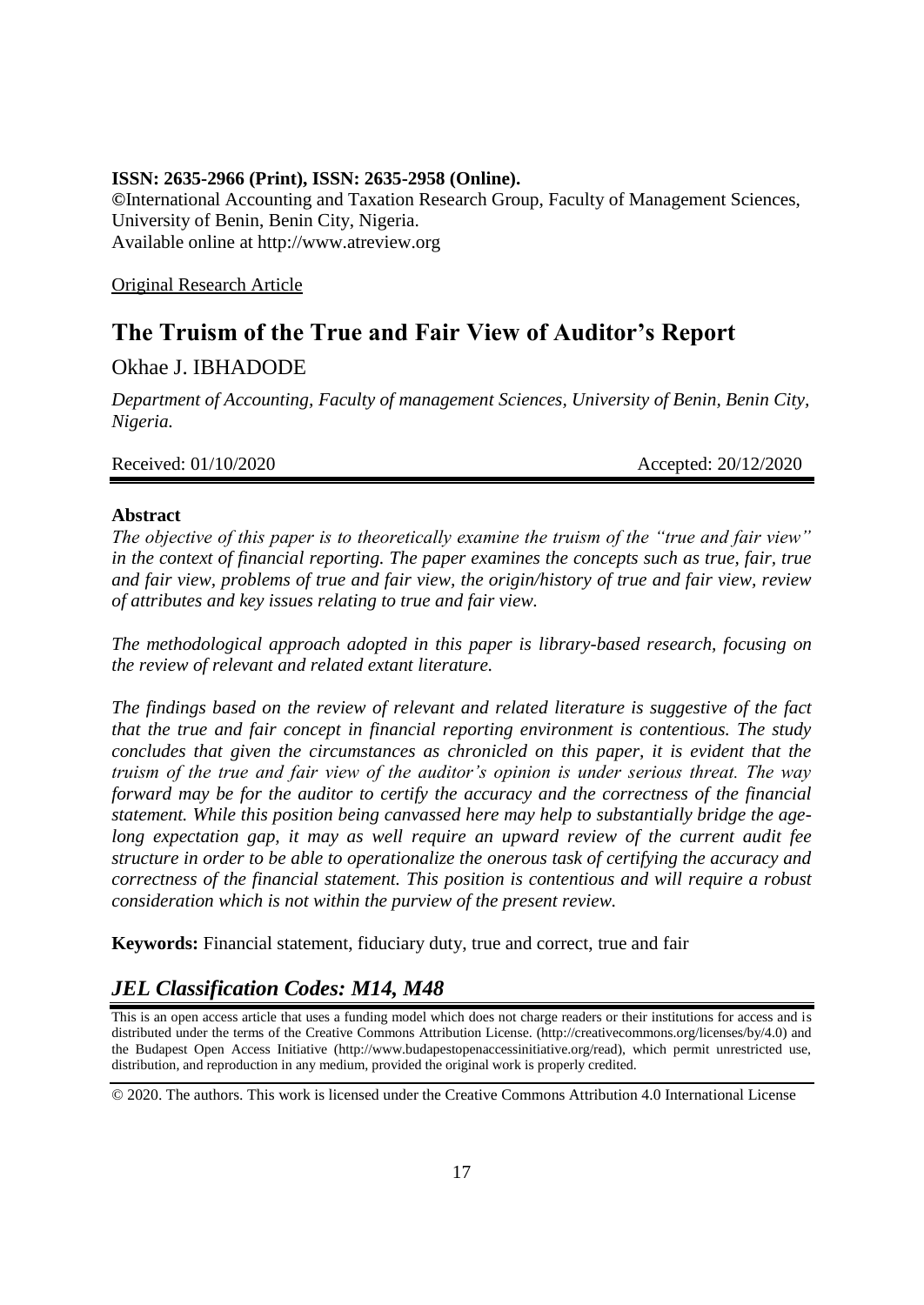#### **Accounting & Taxation Review,** Vol. 4, No. 4, December 2020

*Citation:* Ibhadode, O.J. (2020). The truism of the true and fair view of Auditor's report. *Accounting and Taxation Review, 4(*4): 17-31.

#### **1.0 Introduction**

The inherent conflict of interest between contracting parties; multiple stakeholders alike and management in the running of the affairs of firms across the globe precipitates the need for auditing. Auditing is the process exhibited by a professional known as the auditor, who attempts to address the issue of integrity gap the agency problem may pose to the stakeholders who have invested their resources in a firm to be managed on their behalf by their agent in expectation for optimum return on investment. Management who serves as agent to these complex stakeholders render stewardship accounts which are expected to be communicated in the form of financial statements and in ascertaining the veracity of claims and bridging any integrity gaps created, the auditor is expected to do due diligence and exercise fiduciary duty through his professional opinion. The auditor"s opinion determines the extent to which management (agent) uphold accounting ethics or otherwise depending on the extent of reliance on the opinion and the context under which the financial statement is being considered, that is, when the auditor opinion is arrived at on the basis of strict adherence to rules of best audit practices as well as relevant auditing legal frameworks without appeal to sentiment and violation of auditor"s independence.

The auditor in the course of performing due diligence, forms his professional opinion which either validates compliance of financial statements to International Financial Reporting Standards (IFRS) formerly Generally Accepted Accounting Principles (GAAP) or non-compliance, and

where there is compliance, the auditor issues a "true and fair view" or otherwise qualifies the financial statement accordingly. The importance of the auditors' opinion underscores the trend of sequence that has given rise to the current phrase known as "true and fair view" which is suggestive of the fact that financial statement is free of material misstatement. However, it is recorded in sketchy historical accounts that the phrase took a paradigm shift from an earlier concept of "true and correct view" which was originally used to represent absolute assurance on the veracity of claims presented in the financial statements to stakeholders by management, to the current phrase; "true and fair view" which gives reasonable assurance on the veracity of claims made in the financial statements. One of such historical accounts of the paradigm shift from "true and correct view" to "true and fair view" is that of Ryan (1988) who asserted that the requirement for the balance sheet of companies in line with the 1856 UK Act to show "a true and correct view" was continued until 1947, when the Cohen Committee came up with the recommendation of "a true and fair view". Similarly, Ciocan (2017) pointed out that the recommendation for the adoption of "true and fair view" was advocated by the Institute of Chartered Accountants in England and Wales (ICAEW) which brought about the adoption of true and fair view as against the earlier position of true and correct view.

The continuous change in the wordings that makes up auditors unqualified opinion, suggest the importance of the audit function in the balancing of interest between owners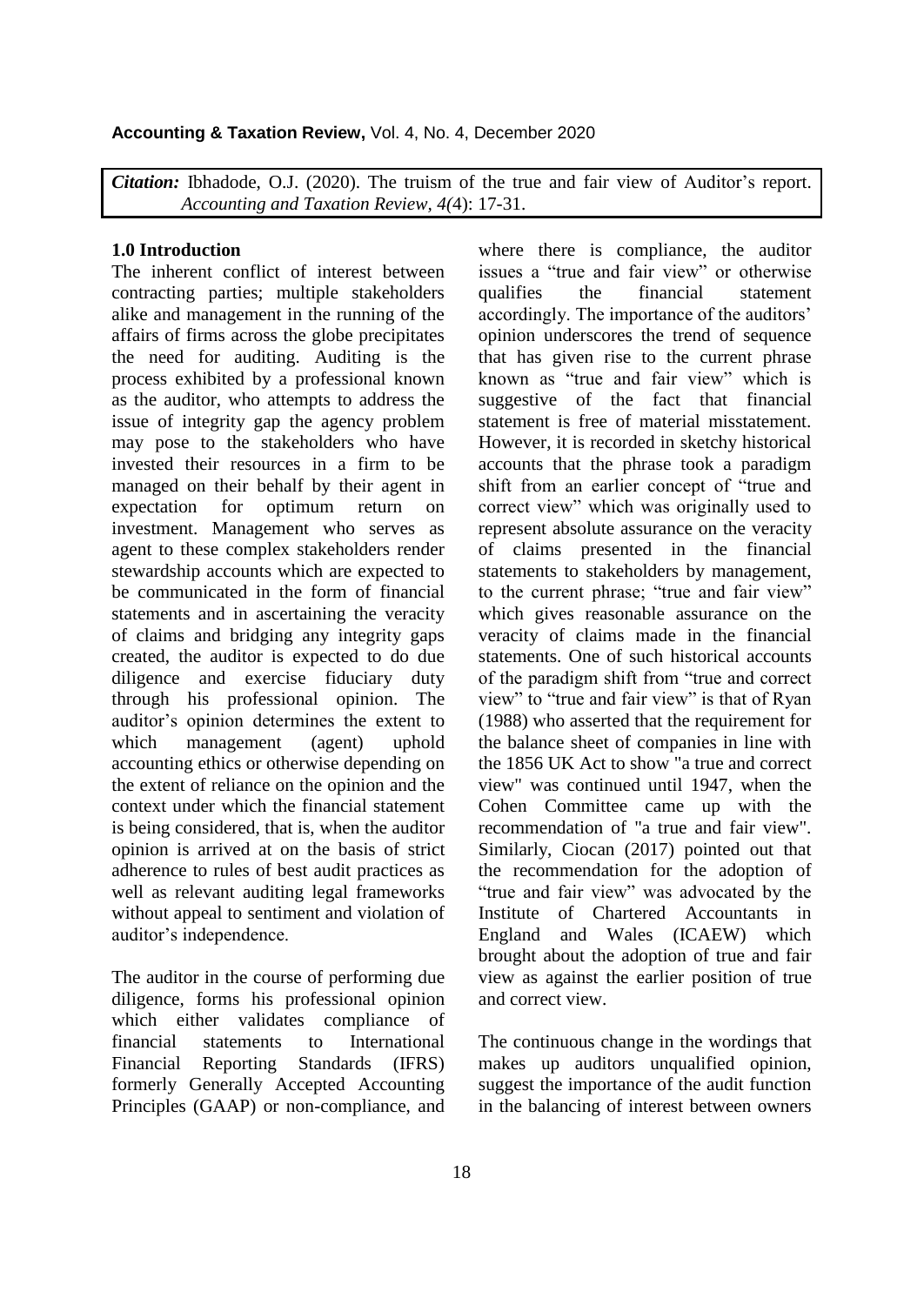and managers of resources. The extent to which users of financial statements rely on the concept of "true and fair view" opinion issued by the auditor in the course of giving clean bill of health to financial statements raises ethical questions judging by recent happenings and scandals in the accounting profession across the globe. Some of the cases wherein auditor issued true and fair view opinion and were subsequently followed by accounting scandals, are: Enron and the auditor; Arthur Anderson in the United States of America, wherein the auditor gave a "true and fair view" opinion to the financial statements of Enron despite the latter engaging in sharp accounting practices. Others include wolrdcom, Adelphia (Jayalakshmy, Seetharaman, & Khong, 2005) and more recently in Nigeria are the cases of the liquidated Oceanic Bank Plc., and Intercontinental Bank Plc. wherein the concept of the validity of "true and fair view" was also tested in terms of faithful representation.

However, as to whether the fundamental phrase "true and fair view" opinion issued by the professional accountants (auditors) in the course of rendering fiduciary duty still present the needed reasonable assurance in the context of financial reporting owing to the aforementioned chronicled local and international cases, is quite debatable in the context of academic discourse, hence a major motivation for this paper. A good example of such debate is as advanced by Kilgore, Leahy, and Mitchell (1999) in their study in Australia, where they argued that despite inherent ambiguities in the use and interpretation of the wording "true and fair view" it has to a large extent been adopted for purpose of reporting framework through enabling legislation of most countries and recent account of adoption by some members of the European Community

through the Fourth Directive, irrespective of the fact that there are notable variations in terms of its interpretations and practices, thus raising the issue/puzzle of how different practitioners in various territories adopting the phrase are able to decipher the actual provisions of the said legislation.

The focus of this paper is therefore to theoretically examine the truism of the popularly used phrase for unqualified auditors" opinion "true and fair view" in the context of financial reporting, and thereafter make relevant recommendations and conclusion that sums up the key issues and arguments raised in this paper. The remainder of this paper is structured as follows: Section two examines the literature, key issues and arguments, as well as factors affecting true and fair view, while section three is the conclusion and recommendation.

#### **2.0 True and fair view**

This section clarifies the meaning of true, fair, "true and fair view", history of true and fair view, problems of true and fair view as well as factors affecting true and fair view in financial reporting parlance.

#### *True*

Jayalakshmy, Seetharaman, and Khong (2005) credited the definition of the word "True" to Nobes (1993) who studied a large audit firm and asserted that different definitions were advanced by different professionals; hence defined the term as: based on fact; complies with rules; undistorted fact; not in conflict with facts; objective; correct, within materiality; adherence to events; and factual accuracy. In the same vein, "true" means that the accounting information contained in the financial statements has been quantified and communicated in such a way as to correspond to the economic events,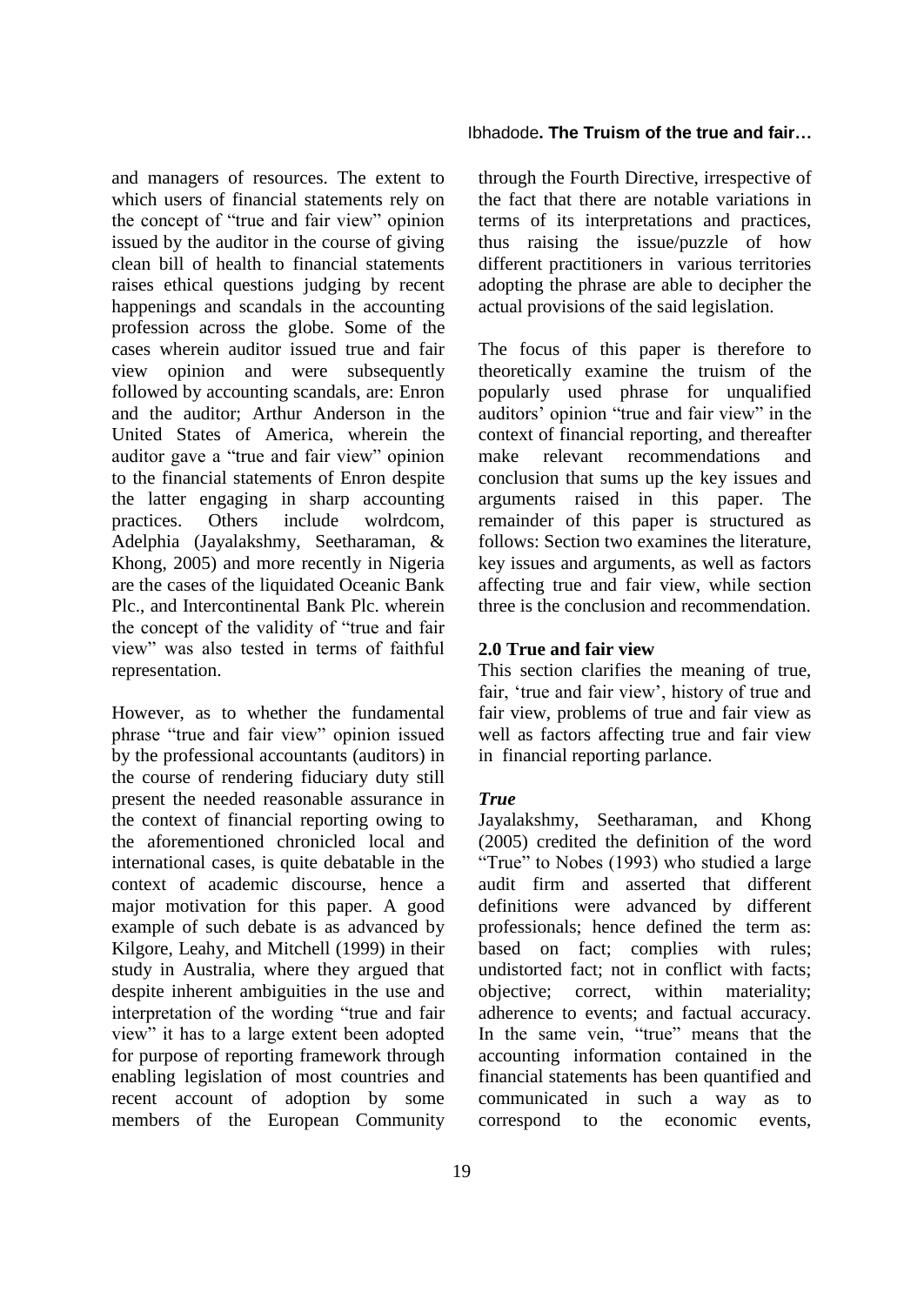activities and transactions it is intended to describe (Lee, 1982). Based on these two definitions, it could be said that "true" means information as shown in the financial reporting process represents statement of fact.

#### *Fair*

Equity is one of the synonyms for fair. Fair means that the accounting information has been measured and disclosed in a manner which is objective and without prejudice to any particular sectional interests in the company (Lee, 1982). Haider (2001) describe the word "fair" as: not misleading (three times); substance over form (twice); proper reflection; putting in right context; consistent with underlying reality; ability to understand what has really gone on; in accordance with rules in context; and reasonable. According to Zanola (2015) fair comes from the old English word "fager" which meant 'beautiful, pleasant' and that the etymological path of the word is strictly related to a general idea of beauty and harmony. Zanola (2015) also noted that the root of the word dates back to the Old High German adjective fagar, which meant beautiful, splendid, pretty, bright, and it is related to the Latin adjective pulcher. The root fagar- is also behind contemporary English words like beauty and glory. Fair is a measure of the degree of rationality exercised in the course of decision making process.

#### *History/Origin of true and fair*

There is no consensus in extant literature on the origin/history of "true and fair view". The true and fair view has its origin traceable to the United Kingdom in the  $19<sup>th</sup>$ century (Ciocan & Georgescu, 2018). The initial wordings based on its Anglo-Saxon origin were "true", "correct", "honest" and "total" as evidenced in the United Kingdom

20

(UK) regulations of the 1844 Joint Stock Companies Act. This was also supported in the work of Salihin, Fatima, and Ousama (2015). This trajectory of the conceptual phrase metamorphosing from "true, correct, honest and total" to "true and fair view" could be an indication that the current inconsistency that surrounds the use of the phrase as well as the lack of uniform definition of the concept started at the time of its historical formation. This lack of uniform definition of "true and fair view" is still prevalent till date in the financial reporting environment (Salihin et al. 2015). Based on the aforementioned, it can be deduced that the history of true and fair view is traceable to the United Kingdom as its place of origin, while there is also a near unanimous standpoint on the lack of universally accepted definition of the phrase.

Burrowes and Nordstrom (1999) opine that "true and fair view" was given birth to in the United Kingdom and first incorporated into the 1948 UK Act and that the accounting profession have found it difficult to come up with a common definition of the concept. This position is corroborated by the assertion of Salihin et al (2014) who also share the opinion that there is yet a uniform conceptualisation of true and fair view. This development according to Burrowes and Nordstrom (1999) prompted the call from Swedish Government to relax its recommendation requesting auditors to include in their report; the truth and fairness of financial statements of their clients. Hopwood (1990) maintained that the origin of "true and fair view" can be said to be confusing and haphazard in nature, a situation that further demonstrates the reason, for continuous dynamics of the phrase in terms of wordings and nomenclature. This faulty foundation could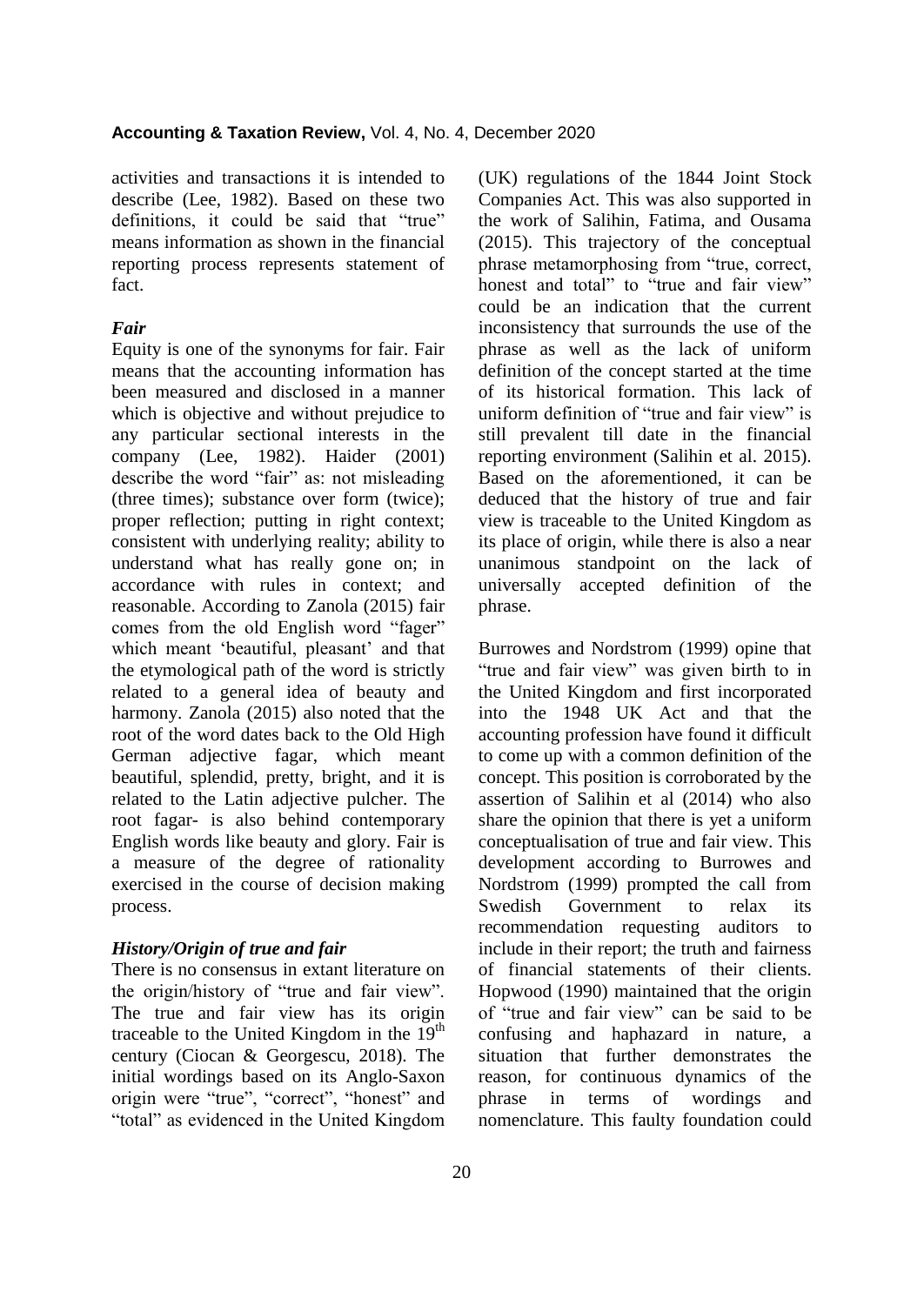explain the reason for difficulty in trying to harmonise the concept into a universally accepted template devoid of one form of criticism or another, thus making it origin confusing and haphazard.

#### *Problem of the true and fair view*

One fundamental problem of true and fair view is that of proper conceptual, identification and definition despite efforts by researchers and practitioners in the Anglo-Saxon accounting system and in the Continental accounting system (Ciocan & Georgescu, 2018). Anglo-Saxon accounting system is based on common law, while the Continental accounting system is on the basis of code law. Ciocan and Georgescu (2018) in a bid to justify the inconsistency in defining "true and fair view" review the various definitions given by other scholars and clearly took a position that there is inconsistency as regards the understanding of the concept of true and fair view, thus an indication that the concept of true and fair view could be taken as ambiguous.

Another problem is the extent of the use of "true and fair view override". Cook (1997) explained the issue of override while examining the structure requiring the use of "true and fair view" in financial reporting environment. The requirement as enshrined in the Fourth Directive (Article 2) read thus: Paragraph 3. "The annual accounts shall give a true and fair view of the company's assets, liabilities, financial position and profit or loss. Supplemented by: Paragraph 4. Where the application of the provisions of this Directive would not be sufficient to give a true and fair view within the meaning of Paragraph 3, additional information must be given. It is only after this positive requirement that the so-called 'override' is stated: Paragraph 5*.* Where in exceptional cases the application of a provision of this

#### Ibhadode**. The Truism of the true and fair…**

Directive is incompatible with the obligation laid down in paragraph 3, that provision must be departed from in order to give a true and fair view within the meaning of paragraph 3. Any such departure must be disclosed." In his reaction to the "true and fair view override" Cook (1997) noted that contentious issue usually surround the practice of overrides in terms of it extraordinary nature than the basic requirement, thus raising ethical question, such as the ability to be able to control accounting ethics when it comes to decision in off-balance sheet transactions. Similarly, Hulle (1997) argue in support of the "true and fair view override" by emphasising its usefulness in financial reporting. The concept of true and fair view override may promote off-balance sheet activities in the long run. Meanwhile Stacy (1997) argued that the concept of true and fair is gradually becoming insignificant to audit practitioner, maintaining that as accounting framework continues to evolve, auditors judgment will be shaped by these accounting framework. Hence, standard setting bodies should be sensitive to the plight of information needs of users of financial statements, thus promoting the issue of true and fairness by default. This claim might be a function of how well the practitioners and stakeholders are better able to decipher the provisions of the established frameworks.

The concept of 'true and fair view' is an important phrase in the auditing profession and auditors use it in giving reasonable assurance on the veracity of claims made in the financial statements, hence the premise upon which different users of financial statements based their decisions. It is a universal concept used in the accounting profession, and the interpretation/understanding by different user may differ and in this respect, the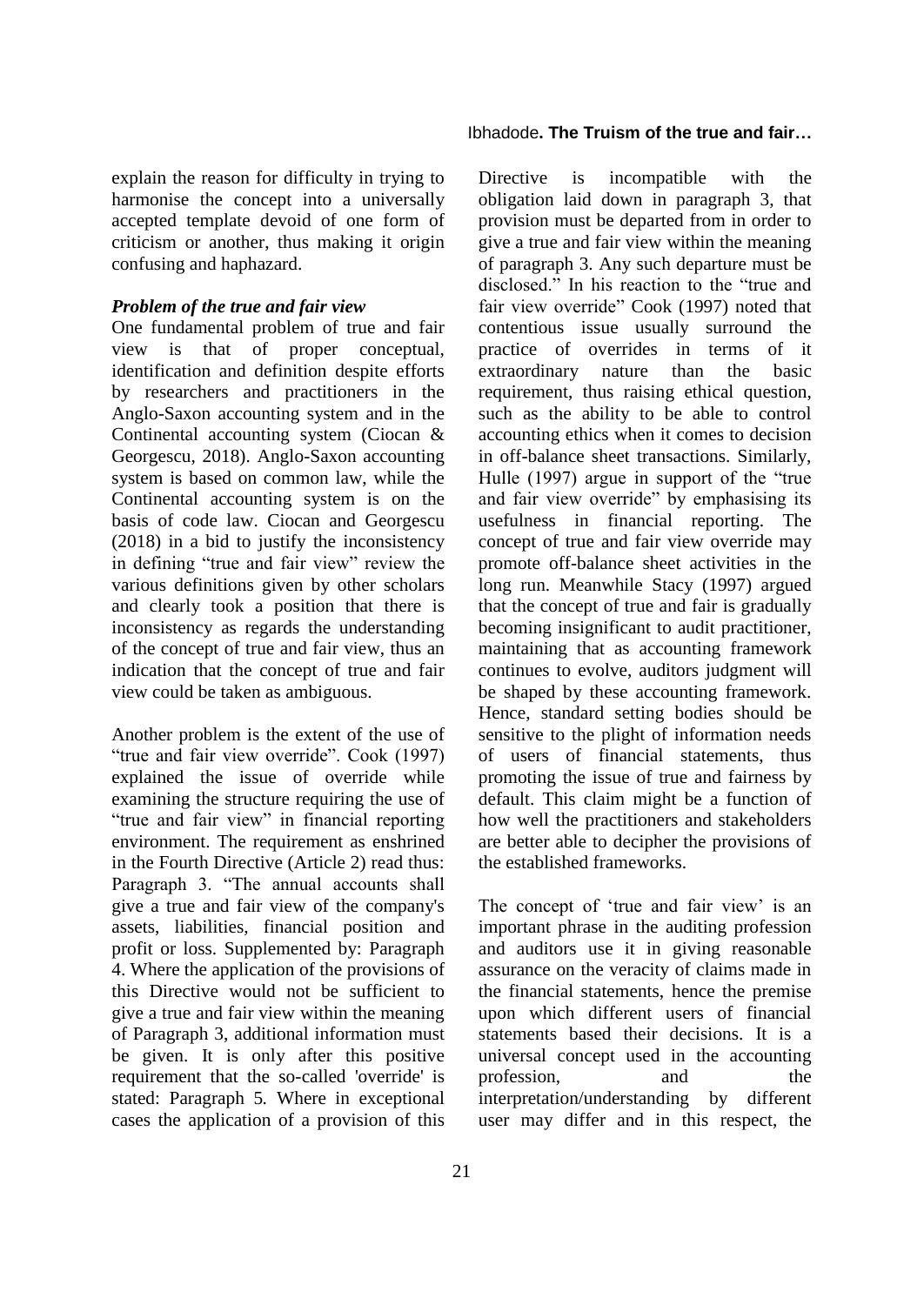concept can be very ambiguous. According to Hamilton and Ohogartaigh (2009), true and fair view means compliance with Generally Accepted Accounting Principles (GAAP) now compliance with International Financial Reporting Standard (IFRS) and on a broader definition, as the objectivity of the auditor"s judgement beyond GAAP. True and fair view is an important objective of financial statement that conforms to standards, rules and regulation (Albu, Albu, & Alexander, 2009). This is an indication that the financial statements must possess certain minimum characteristics which are in compliance with laid down rules and procedures before the auditor is able to exercise professional judgement leading to the issuance of true and fair view. Attempt to give fragmented definition of the phrase "true and fair" is usually difficult (Moldovan, Achim, & Bota-avram, 2010).

Zanola (2014) gave a fragmented explanation of true and fair view and a brief history and origin of 'true and fair' view. He posited that it was introduced in the year 1948 in the UK Companies Act, while its legal origin dates back to the 18th century, while the  $20<sup>th</sup>$  century saw its translation into its legalistic definition concerning corporate accountability. He asserted that what is true is real and reliable and what is fair is good, maintaining that it is usually not practicable to describe anything as both fair and true in English language, and that strangely, the two adjectives are joined in the accounting profession causing rhetorical problems. This claim buttresses any ambiguity that may characterise reliance on the phrase "true and fair view" either across cultural divides or linguistics interpretation as the case may be. For the fact that true and fair view only guarantees reasonable assurance as against the hitherto true and correct view which the auditor originally

raise doubt on the reliance on the opinion formed by the auditor, as well as the ethical issues surrounding the conduct of the audit exercise. Passas (2001) asserts that enterprises engages in plethora legal violation under the aid/supervision of professionals such as accountants and lawyers, stating that some of these criminal practices may range from insider trading, price-fixing, commercial corruption, as well as variety of frauds. This might be made possible with the shield provided with the accounting/auditing phrase, true and fair view. It is pertinent to point out at this juncture that the reasonable assurance objective of the audit function backed up by the phrase "true and fair view" creates a loophole that a smart or unethical professional accountant can rely upon in assisting management in perpetrating accounting irregularities, hence raising subjective judgement on the reliance of the auditors" opinion. From the above submissions, the key issues and arguments that may arise following reliance on the auditors" opinion of "true and fair view" by the different users are the truism of the "true and fair view' as it relates to legal implication, linguistic/cross-cultural complexities interpretation, the place of true and fair view in theoretical set-up, truism of the true and fair view in developed and developing economies, true and fair view in the context of Generally Accepted Accounting Standard (GAAS) and Generally Accepted Accounting Principles (GAAP), and the differing views in understanding the construct of true and fair view by the multi-stakeholders. Flowing from the above, four factors affecting the interpretation of the concept of true & fair view could be identified: (i). Legal provisions; (ii) Linguistic/Cultural complexities (iii). Ethical concerns; and (iv)

issued. It is therefore, a sufficient reason to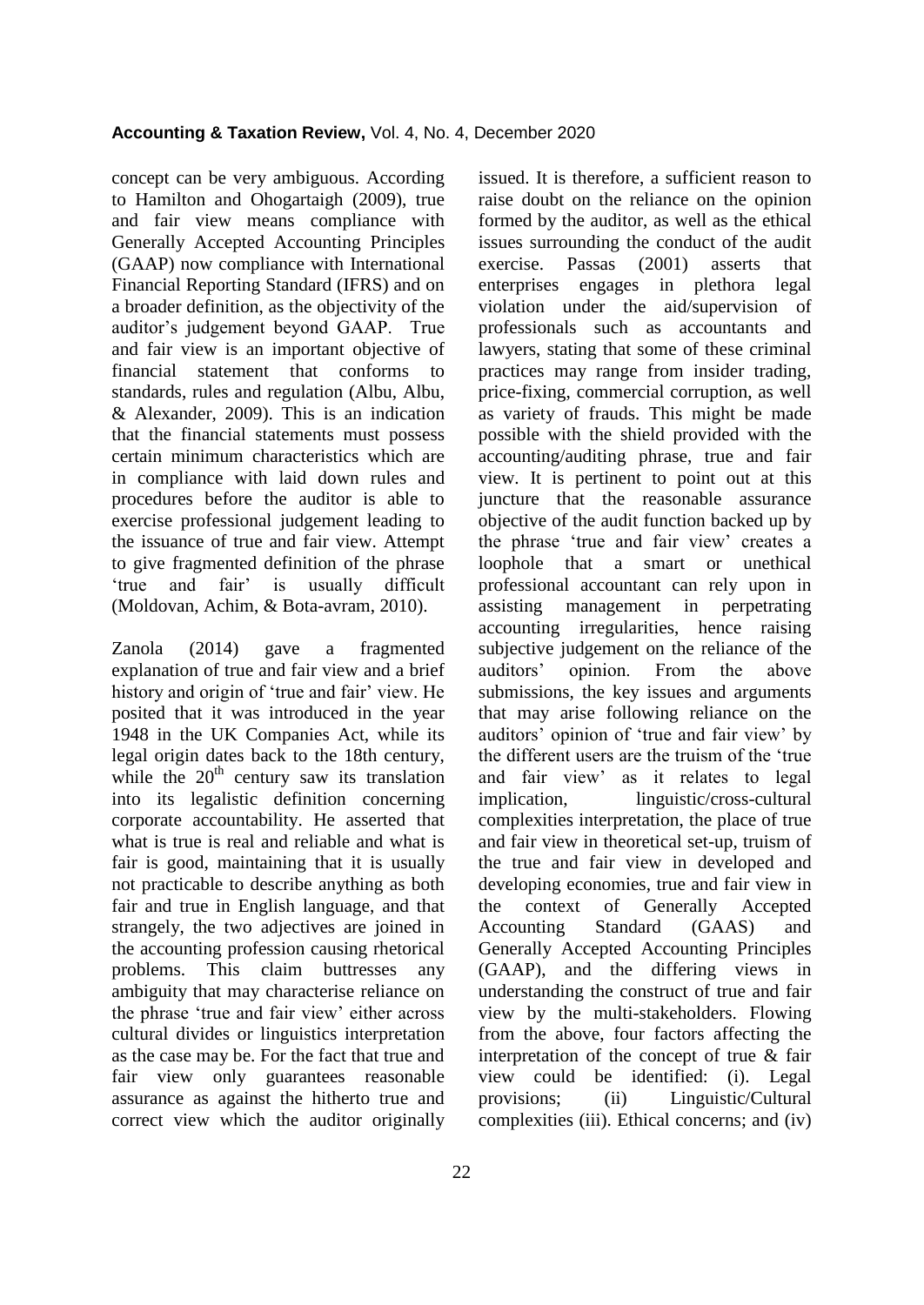Generally Accepted Accounting Standard (GAAS) and Generally Accepted Accounting Principles (GAAP).

# *Legal implications on the interpretation of true and fair view*

The "true and fair view" opinion issued by an auditor usually derives its legal backing from relevant laws enabling the auditor to form such professional opinion in any financial reporting environment. In Nigeria, section 359 of the Companies and Allied Matters Act (CAMA) 2004 as amended to date make provisions for auditors' reports, while section 368 of CAMA 2004 provides for liability of auditor for negligence. There are other specific Acts such as Banks and Other Financial Institutions Act (BOFIA) and Insurance Acts that also assist the auditor in the forming of "true and fair view" opinion.

Section 24(2) of BOFIA provides that for the purpose of subsection (1) of this section, proper books of account shall be deemed to be kept with respect to all transactions if such books as are necessary to explain such transactions and give a true and fair view of the state of affairs of a bank are kept by the bank and are in compliance with the accounting standard as may be prescribed for banks, while section 28(1) provides that every balance sheet and every profit and loss account of a bank shall give a true and fair view of the state of affairs of the bank as at the end of the reporting period.

Similarly, section 28(2)(e) of the Nigeria Insurance Act 2015 provides that the balance sheet of the insurer and the profit and loss account respectively gives a true and fair view of the financial position ofthe insurer, while section  $42(2)(b)$  provides that the accounting records kept under paragraph (a) of this subsection give a true and fair view of his business at the accounting date. However, there may be certain fundamental issues that may arise as a result of the phrase issued by the auditor, which will seek to test the legality of the "true and fair view". Numerous users of financial statements based their decisions and judgments on the validity of such statements because of the verdict passed by the auditors' opinion.

The fundamental challenges faced in this context is whether the reliance on the "true and fair view" is capable of withstanding litigation test, should the decision based on auditors" true and fair view opinion cause harm/contingent liability to the users of the audited report and whether the auditors can be held liable to the users (third party). Tarr and Mack (2013) pointed out that "true and fair view" as used by the auditor to form opinion on financial reporting is susceptible to differing shades of meaning. Chung, Farrar, Puri, and Thorne (2010) in an examination of auditor liability to third parties in the United States of America (U.S.A) pointed out that among state courts, four legal standards are used in determining the category of third parties that are entitled to the duty of care by auditors. The standards range from very rigid to flexible and include: (1) privity rule; (2) near-privity standard; (3) restatement rule; and (4) the reasonable forseeability rule (Pacini, Hillison, & Sinason 2000a; Pacini, Martin, & Hamilton 2000b; Trakman & Trainor, 2005). Privity rule is the most restrictive standard. Strict privity requires a contractual relationship or direct connection to exist between an auditor and a third party for the latter to be able to sue the auditor for negligence. The near privity rules stipulates that three prerequisites must be satisfied before auditors can be held liable for negligent misrepresentation to non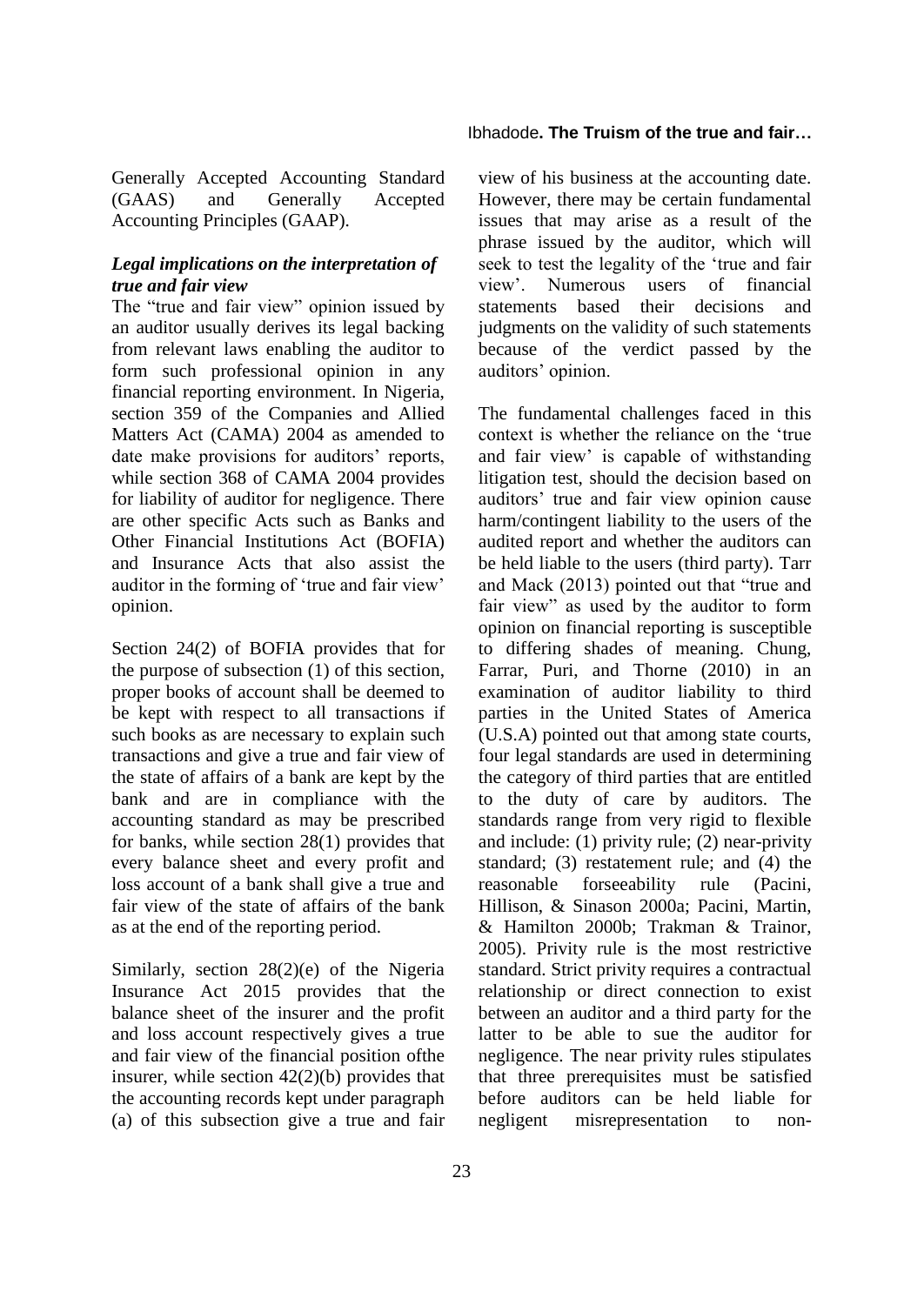contractual third parties: (1) the auditor must have known that financial reports were to be used for a particular purpose; (2) the known party or parties were intended to be able to rely on those reports; and (3) there must have been some conduct linking the auditor to the relying party.

However, the restatement rule, first applied in 1968, (Trakman & Trainor, 2005) broadens the class of persons to whom the auditor owes a duty. The intended, identifiable and unidentifiable beneficiaries are included in the class. However, if an auditor has no reason to believe the information would be made available to a third party, or if the information"s use changes so as to increase audit risk materially, the auditor is not liable to this class. The major difference between the restatement rule and the near-privity rule is that the restatement rule does not require that the identity of specific third parties be known to the auditor, only that they be members of a limited group known to the auditor. In the reasonable forseeability rule, auditor has a duty to all those whom he should reasonably foresee as receiving and relying on the audited financial statements. The duty extends only to those users whose decision is influenced by audited statements obtained from the audited entity for a proper business purpose. Furthermore, the duty extends only to users who obtain a firm"s financial statements directly from the audited entity. Chung, Farrar, Puri, and Thorne (2010) asserted that the passage of Sarbanes Oxley Act (SOX) has resulted in series of development in auditor liability, and that SOX was passed into law following the Enron scandal so as to enhance objectivity of financial reporting through enhanced corporate disclosure and governance practices (Toda & McCarty, 2005).

Chung et al. (2010) opined that from examination of auditor liability to third parties from the standpoint of legislation and regulatory framework, it is evident that common law countries (such as the United States, Canada, the United Kingdom, Australia, and New Zealand) have enacted legalistic frameworks that have direct or indirect increase on auditors' liability, while on the contrary, civil law countries (such as Germany and France) are slow or yet to come up with legislative or regulatory reforms. Following this polarised position in terms of legal definition of "true and fair view" and the treatment of the subsequent liabilities that may arise on account of reliance on auditors" opinion due to legal differences across different countries, it is plausible that the truism of the "true and fair view" could be influenced by the nature/type of existing law in a country.

# *The effect of linguistic/cross-cultural complexities on the interpretation of true and fair view*

Different users may have different interpretation of the concept of "true and fair view." Hamilton and Hogartaigh (2009) asserted that the word 'true and fair view' is very subjective, stating that the conceptualisation of "true and fair view" privileges practice and authenticates the accounting habitus, hence the auditor tries to reinforce the status quo and the constitution of hierarchy and inequity that exists in the accounting field through the issuance of "true and fair view". Despite the differences in interpretation, Lee (1981) gave the mostly widely cited definition, which contains a number of elements: "Today, 'true and fair view' has become a term of art. It is generally understood to mean a presentation of accounts, drawn up according to accepted accounting principles,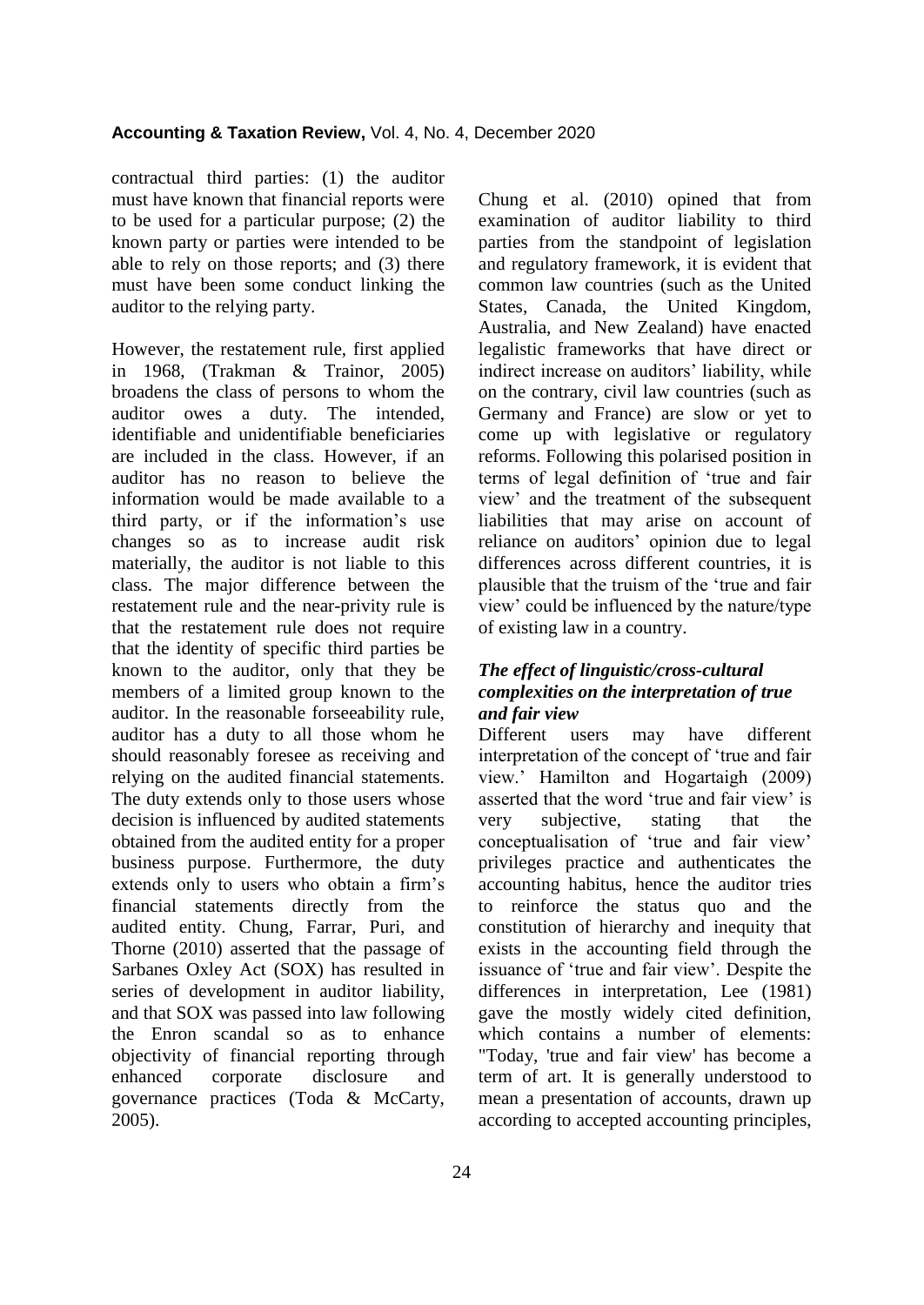using accurate figures as far as possible, and reasonable estimates otherwise: and arranging them so as to show, within the limits of accounting practice, as objective a picture as possible, free from wilful bias, distortion, manipulation, or concealment of material facts. In other words, the spirit as well as the letter, of the law must be observed". Within this definition, Higson and Blake (1993) find four distinct elements: 1) One element is an acceptance of a reasonable limitation on the degree of precision that the Accountant can achieve, expressed in Lee´s definition by reference to 'reasonable' estimates and acceptance of the 'limits of current accounting practice'. 2).The introduction of the "true and fair view" requirement in 1947 replaced a previous "true and correct view" requirement. The change was advocated by the U.K.´s largest professional accountancy body, the Institute of Chartered Accountants in England and Wales. "The word "correct" has always been too strong because it implies that there is one view which is "correct" as against all others which are incorrect. In published accounts there is no standard of absolute truth and the Institute´s suggested amendment would recognize that the presentation of figures can only be that which is, in the personal view of the auditor, a fair view"

Parker (1994) argues: "The form of wording "true and fair" has led to separate discussions as to what is meant by 'truth' and "fairness", which could have been avoided if "true and fair" had been treated as hendiadys i.e. the expression of a complex idea by two words coupled with "and"". 3) A third element in the notion of the "true and fair view' is identified by Lee's reference to "as objective a picture as possible, free from wilful bias". "The concept has two aspects, firstly, that in presenting accounts there should be no attempt to manipulate users towards a particular conclusion, and secondly, that all segments of the user community should be equally well served". 4) A fourth element in Lee's definition is the reference to "accounts drawn up according to accepted accounting principles". This aspect arises not so much from the specific wording in the "true and fair view" requirement as from the very existence of a broad based requirement of this type within the law; since specific legal accounting requirements are deemed to require supplementing by this additional injunction, some additional authority must be looked into.

According to Zanola (2014) the question of understanding the authentic meaning of the expression 'true and fair' is much more a matter of translating it correctly than in making it understood by British Accountants. The problem is the way the concept was "transferred", or translated, in the other languages of Europe, namely, Spanish, Portuguese and Finish. It is a matter of finding the right translation. Nevertheless, as it often happens in legal translations, the question is not which translation will be right but, much more modestly, which one is less wrong. All over the world Accountants know exactly what true and fair means, so that the hendiadys is no longer considered a seemingly unnecessary anglicism. On the contrary, it has become a well-known term of art, which needs no translation but needs urgent interpretation. The true and fair formula combines two words and concepts into a single token having a unique global meaning. Zanola (2014) also pointed out that a good deal of the complexity of financial discourse lies not in sentence structure, but in the complex phrases that make up the sentence. It seems also that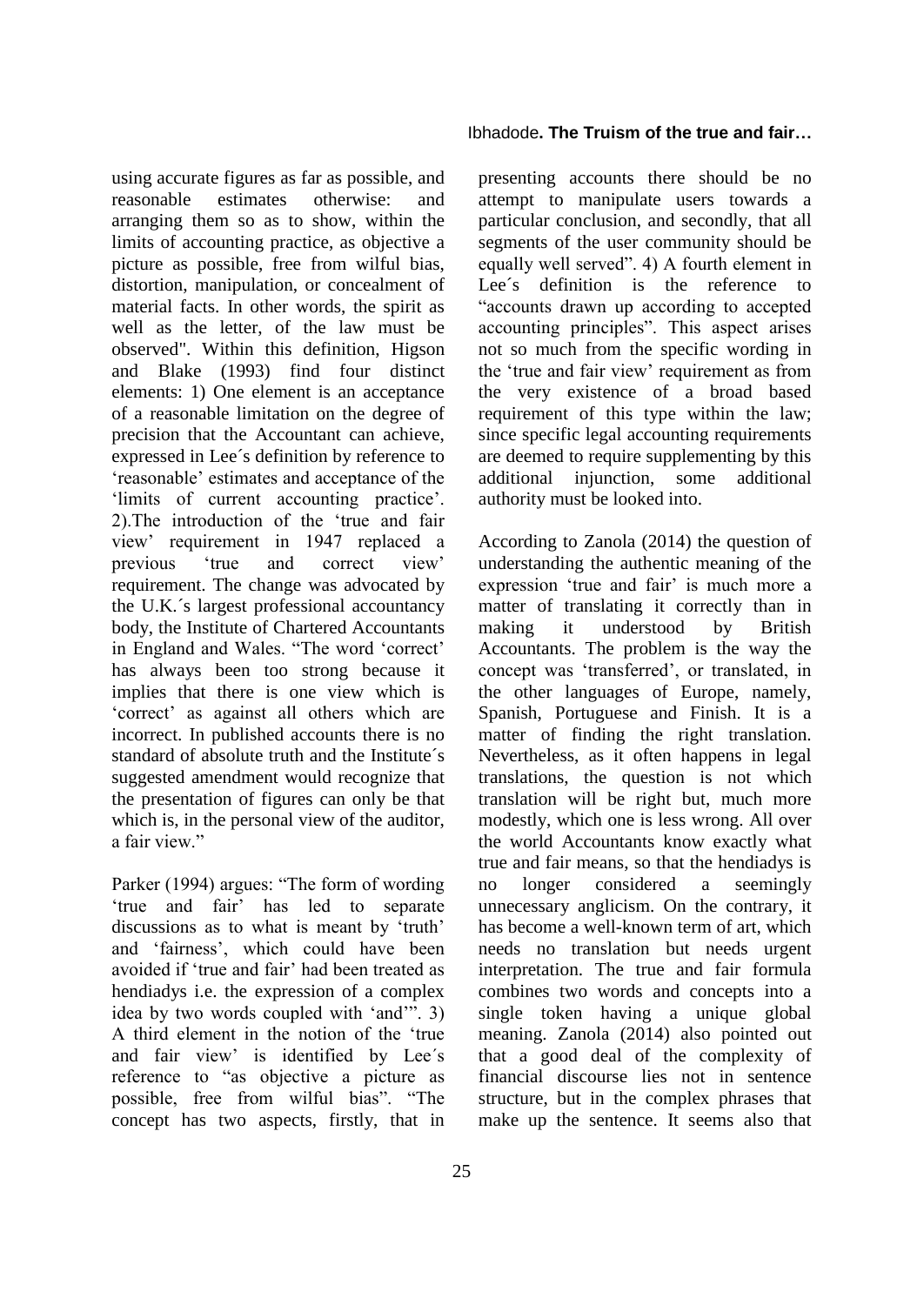many of these phrases are recurrent and predictable, as in the case of "true and fair".

## *The effect of ethical arguments on the truism of true and fair view*

The true and fair view opinion which is expected to guarantee reasonable assurance may turn out to be falsehood, thus might be capable of questioning the fact of the statement that makes up the audit opinion. Passas (2001) drew attention on criminal act perpetrated by professional accountants through issuance of true and fair view on falsified financial statements. Passas (2001) used Glokal/BCCI fraud as a case study and the modus operandi as well as the issuance of audit opinion that may not address the reality on ground by the auditor. Moldovan et al. (2010) asserted that because one of the trademarks of the accounting profession is taking over the responsibility of acting in the best interest of the public, ethics should be above everything else for someone choosing this career path in a perfect world. They noted that in the current generation of the world, there is high-profile accounting scandals which make shareholders and analysts less reliant on reported figures and less trusting of audited accounts, making them doubt the ethics of this profession in general. Moreover, "manipulating the accounts is misleading the society as a whole, not just the shareholders; it leads to sub-optimal allocation of resources and, consequently, wastage of resources" because "unethical behaviour often imposes a cost not only on the victim and the wrongdoer, but also on countless others". So much for the responsibility towards society, since creative accounting is at the limit of the law, Amor and Warner argue that creative accounting becoming too creative is a "question of degree", that there is a "fine line between acceptable earnings smoothing

and outright manipulation" (Moldovan et al. 2010).

Most techniques employed by creative accounting are common place and usually acceptable as long as it is not part of an intention to deceive over the long-term. There are some who denounce the fact that some business schools teach creative accounting saying that such a thing should not be done. On the contrary, our opinion is that people cannot protect themselves against what is bad unless they are told or taught what the bad thing is. We do agree, however, that creative accounting should not be taught with a positivist approach to it, but rather with a negative one, perhaps under the form of forensic accounting, that would deter future professionals from dirtying themselves with such actions.

Moldovan et al. (2010) submitted that there is almost wide-world consent that the purpose of financial reporting is to show a true and fair view of the company to the outside users of information related to the company. A true and fair presentation is the most important task for those who prepare financial statements. In the anglo-saxon accounting system, this principle is valued more than any other. In fact, accounting regulations ask that if the true and fair view cannot be achieved by respecting and applying existing standards and regulations, these should be put aside and other accounting treatments that will ensure a true and fair view must be applied. Therefore, it obliges management and auditors to "use their judgement when assessing the impact of accounting practice and, if necessary, allow them to overrule technical issues and legal niceties". Moldovan et al. (2010) sought to find out if it opens large doors for creativity or not"? As these authors and others, point out, the request for a "true and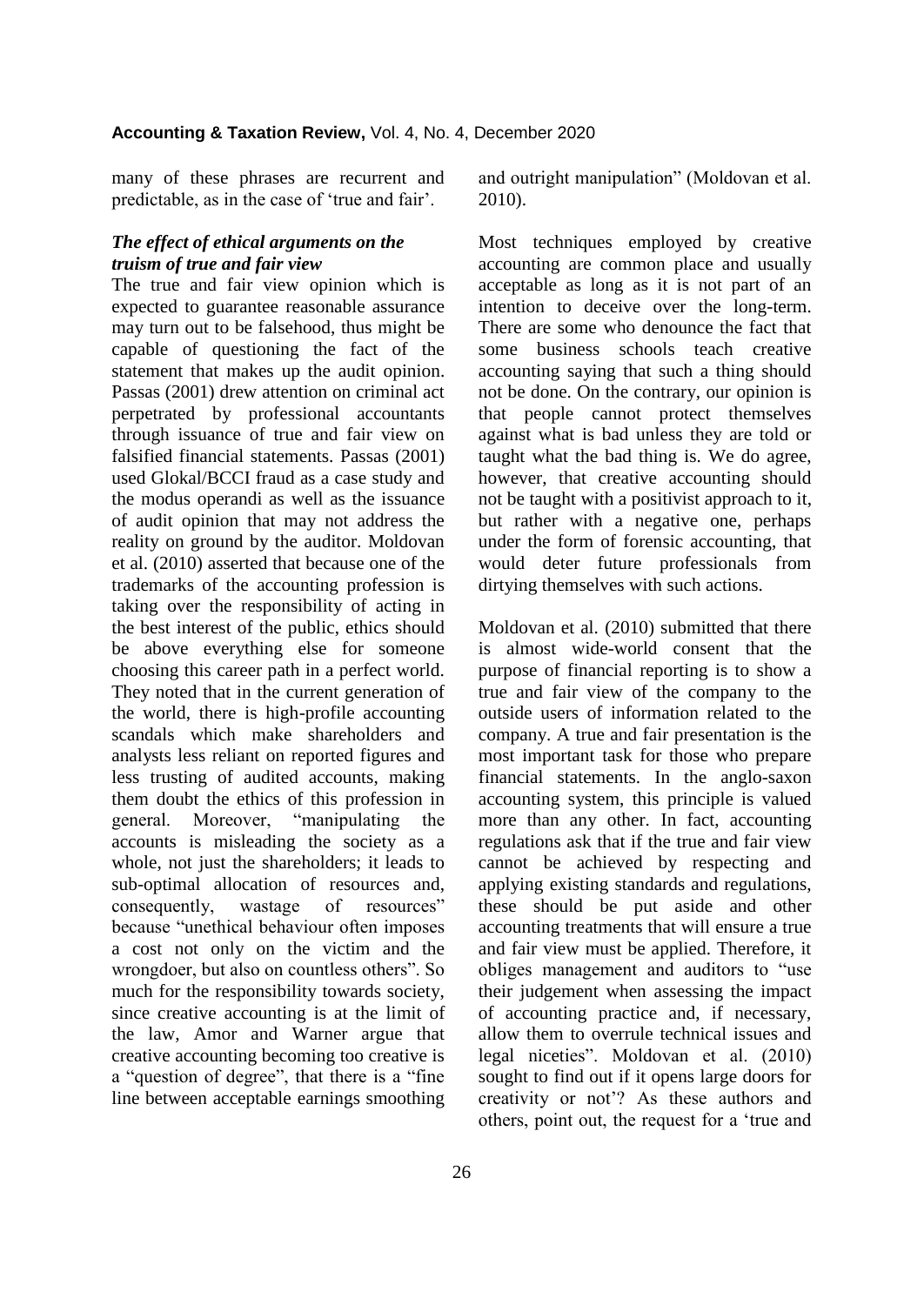fair view" implies valuing professional judgement over obeying accounting rules and regulations. This would work marvellously well in a perfect world. In our imperfect world, however, this is just one huge door pushed open for those who want to benefit from what is on the other side more easily. Professional judgement is regarded as critical to the implementation of principle based standards. In the light of this view, one would suppose that all major accounting scandals happened in principlebased accounting systems, that is the European countries. Reality contradicts this, and shows us that the accounting scandals everyone in the world knows something about happened in the US, which has a rulebased accounting system (Moldovan et al. 2010). Nobes (1993) suggests that true and fair view principle and all fundamental principles of accounting mean different things and have different effects according to time and place. He explains this through the principle"s organic relationship with practice, although it is intended to be an "independent concept". On the other hand, simple accounting rules like "the lower of cost and net realisable value" are in practice a minefield of judgement and detailed accounting regulation alone cannot solve the problem. Based on the points advanced here, it is plausible that ethical arguments/judgments may influence the truism of the true and fair view.

# *The effect of Generally Accepted Auditing Standards (GAAS) and Generally Accepted Accounting Principles (GAAP) on the interpretation of true and fair view*

Generally Accepted Auditing Standards (GAAS) and Generally Accepted Accounting Principles (GAAP) are roughrule-of thumb practices adopted in auditing and financial reporting. The test for true and fair view might be very fundamental in this context as compliance to these standards and principles are most times a function of persuasion. Gormley, Porcano, and Staton (2003) suggested that auditor liability for violation of Generally Accepted Accounting Principles (GAAP) and Generally Accepted Auditing Standards (GAAS) has been the focus of much litigation. They opined that in line with the provisions of Securities Exchange Act of 1933, of the United Stated of America (U.S.A), the Certified Public Accountant (CPA) firms are liable subject to the plaintiff"s ability to substantiate and prove that the auditor made false statements or omitted material fact that the plaintiff based his decision and subsequently caused the plaintiff"s injury.

The limitation pointed out by Gormley et al. (2003) in their study is that it did not address situations where pre-trial settlements were reached and where there was no evidence of any wrongdoing, it did not also address the Enron-Arthur Andersen situation because at the time of the occurrence, there were yet to be any Generally Accepted Accounting Principles (GAAP) and Generally Accepted Auditing Standards (GAAS) violation litigation and judgement in court in the circumstance or any form of judicial precedence. They however suggested that proliferation of pretrial settlements might have impacted on CPA liability and legislation; it also stated that the outcome of any Enron-related litigation involving Generally Accepted Accounting Principles (GAAP) or Generally Accepted Accounting Standards (GAAS) breach may have significant impact on legal tussles and CPA liability. This weakness in Gormley et al. (2003) study tends to also question the convention of reliance on the auditor opinion of "true and fair view". According to the Financial Reporting Council (June, 2014) "true and fair" is not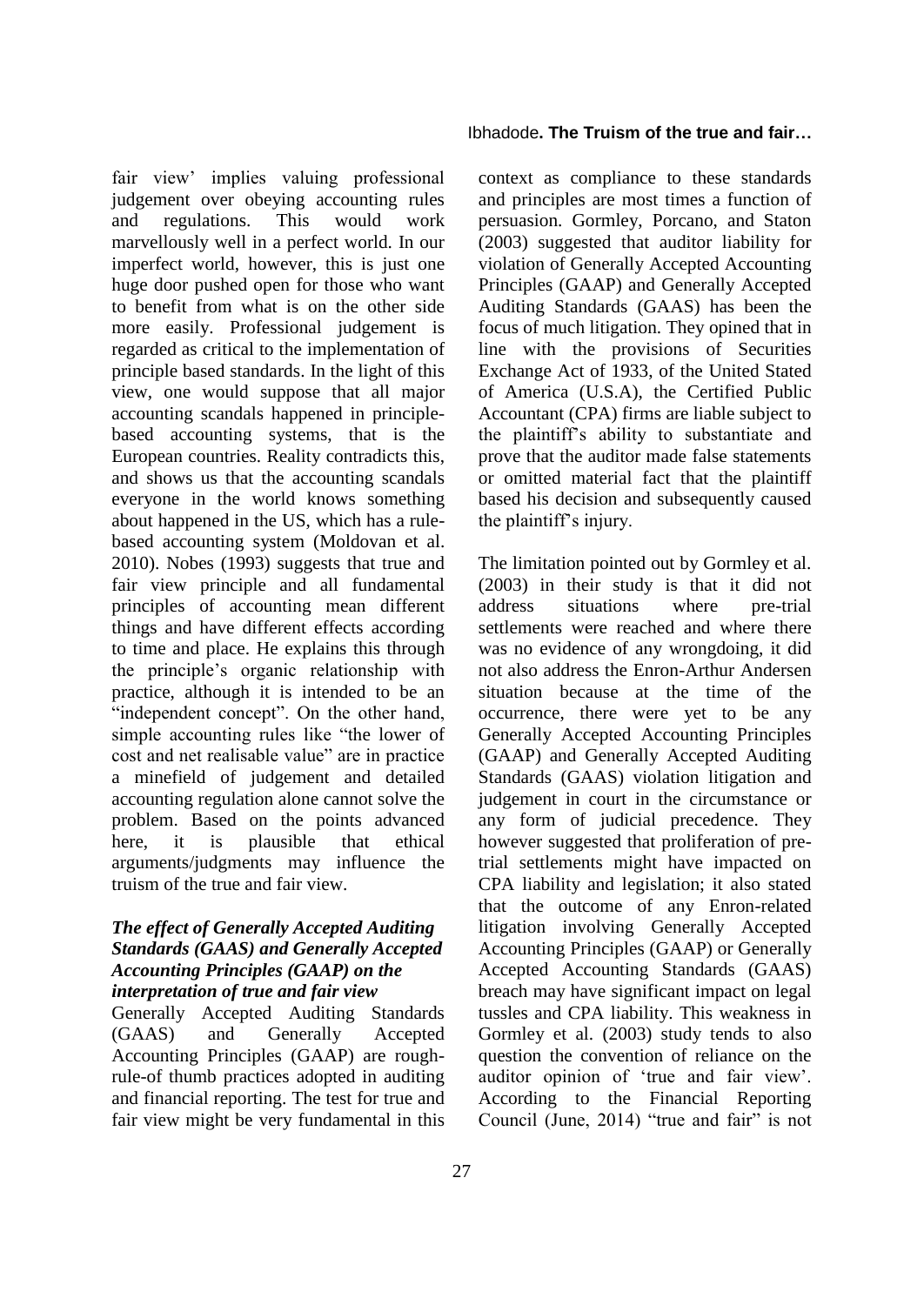#### **Accounting & Taxation Review,** Vol. 4, No. 4, December 2020

peripheral to accounting standards it is the overall objective that the accounting standards and other sources of authority are designed to achieve.

Similarly Smieliauskas, Craig, and Amernic (2008) argued that one key challenge faced by the Security and Exchange Commission (SEC) (2003) and Public Company Accounting Oversight Board (PCAOB) (2005) is whether the standardised wording of the audit report unnecessarily constrains the ability of financial statements to capture the alleged economic reality of specific contexts. Smieliauskas et al. (2008) also doubted the fact as to whether standardised wording will obscure the importance of narrative as a way of knowing, maintaining that one way attempt to deal with such problems in professional practice involves the experimentation with two-part opinion concept: in conformity with GAAP and on fairness of presentation. The aforementioned arguments in the context of GAAP and GAAS may have a rippled effect on the auditor judgement and audit opinion.

# *The truism of the true and fair view in contemporary times*

The dynamics that characterises financial reporting process as evidenced in the continuous shift in paradigms in terms of approaches and procedures in financial reporting environment, could also have multiplier effect on the original intent and purpose which led to the conceptualisation of the wordings "true and fair" at the time of its origination into financial reporting parlance, thus creating a likely ambivalence on what the concept represented at the time it made its debut into financial accounting and auditing framework in historical times in comparison with the interpretation in contemporary times. Accounting development at national and international

template in recent times tends to be more advanced than it were when true and fair view concept was given birth to in the nineteenth century. In the same vein the extent to which auditor opinion is relied upon in contemporary times differ substantially than what it used to be, while advancement in legislations have also made it more competitive and increase legal obligation on the part of an auditor in the course of discharge of his statutory responsibility.

Ultimately different sources of authority now governs the process of financial reporting which serves as catalyst geared towards achieving goal congruence by parties involved in financial reporting which could have conflicting provisions/views on the concept of "true an fair view". The different sources of authorities focus on the reporting process which tends to promote true and fairness of the financial reporting process, thus guiding the work of the auditor. The fundamental issue therefore is, on the average, the advances made thus far regarding developments in the financial reporting environment from the nineteenth century when "true and fair view" first found its way into the financial reporting environment to date could be sufficient to cast doubt on "the truism of the true and fair view" due to the changes that have taken place, hence a justification for this paper.

#### **3.0 Conclusion and Recommendations**

The focus of this study is to theoretically examine the truism of the "true and fair view" in the context of financial reporting. The audit function was brought into the financial reporting environment because of the inherent agency problems that persist between owners and managers of resources (in a principal-agent relationship). However, there is growing controversy on the validity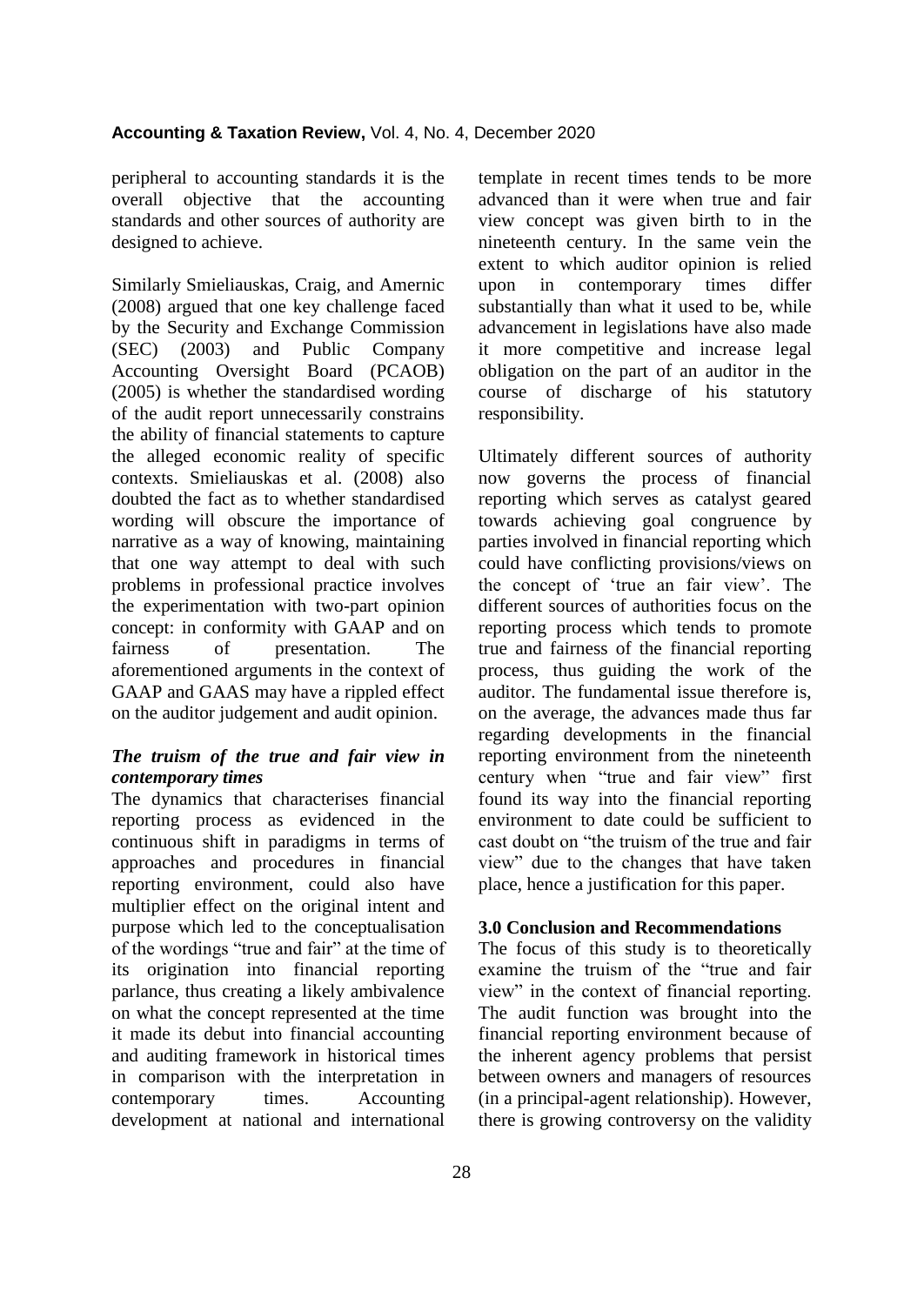and reliability of the opinion issued by the auditor. Recent global and national organisation failures/accounting scandals tied to accounting manipulations or misstatements has led to the questioning of the truism of "true and fair view" opinion used in giving clean bill of health to financial statements. A consequence of these different accounting scandals despite the insertion of "true and fair view" in the audit report spurred up the relevant debates advanced in this paper. The paper examined concepts such as true, fair, true and fair view, problems of true and fair view, the origin/history of true and fair view, review of attributes and key issues relating to true and fair view, as well as factors affecting true and fair view which includes: Legal provisions; Linguistic/Cultural complexities; Ethical concerns; and Generally Accepted Accounting Standard (GAAS) and Generally Accepted Accounting Principles (GAAP).

In the context of the prevailing circumstances as chronicled on this paper, it is evident that the truism of the true and fair view of the auditor"s opinion is under serious threat. The way forward may be for the auditor to certify the accuracy and the correctness of the financial statement. While this position being canvassed here may help to substantially bridge the age-long expectation gap, it may as well require an upward review of the current audit fee structure in order to be able to operationalize the onerous task of certifying the accuracy and correctness of the financial statement. This position is contentious and will require a robust consideration which is not within the purview of the present review.

#### Ibhadode**. The Truism of the true and fair…**

#### **References**

- Albu, C.N., Albu, N., & Alexander, D. (2009). *The true and fair view concept in Romania: A case study of concept transferability*. Bucharest Academy of Economic Studies, Romania. Version prepared for the  $30<sup>th</sup>$  congress of the association Francophone de Comptabilite, 27-29 May 2009, Strasbourg, France
- Amat, O., Blake, J., & Oliveras, E. (n.d).*Spanish auditors and the "true and fair view"*. Working Paper
- Burrowes, A., & Nordstrom, J. (1999). An alternate approach in implementing the 4 th directive - a territorial claim to financial reporting and auditing in Sweden. *Managerial Auditing Journal, 14*(6), 302-307.
- Chung, J., Farrar, J., Puri, P., & Thorne, L. (2010).Auditor liability to third parties after Sarbanes-Oxley: An international comparison of regulatory and legal reforms. *Journal of International Accounting, Auditing and Taxation, 19*, 66-78

doi:10.1016/j.intaccaudtax.2009.12.005

- Ciocan, C.C., & Georgescu, I. (2018). An analysis of the international research on the relationship between prudence and true and fair view in financial reporting. *Journal of Eastern Europe Research in Business and Economics,* 1-16. DOI: 10.5171/2018.926522
- Ciocan, C.C. (2017). True and fair view: Incentive or inhibitor for creative accounting? *Ovidius University Annals, Economic Sciences Series, XVII* (1), 451- 455.
- Cook, A. (1997). Requirement for a true and fair view - a UK-standard-setter 's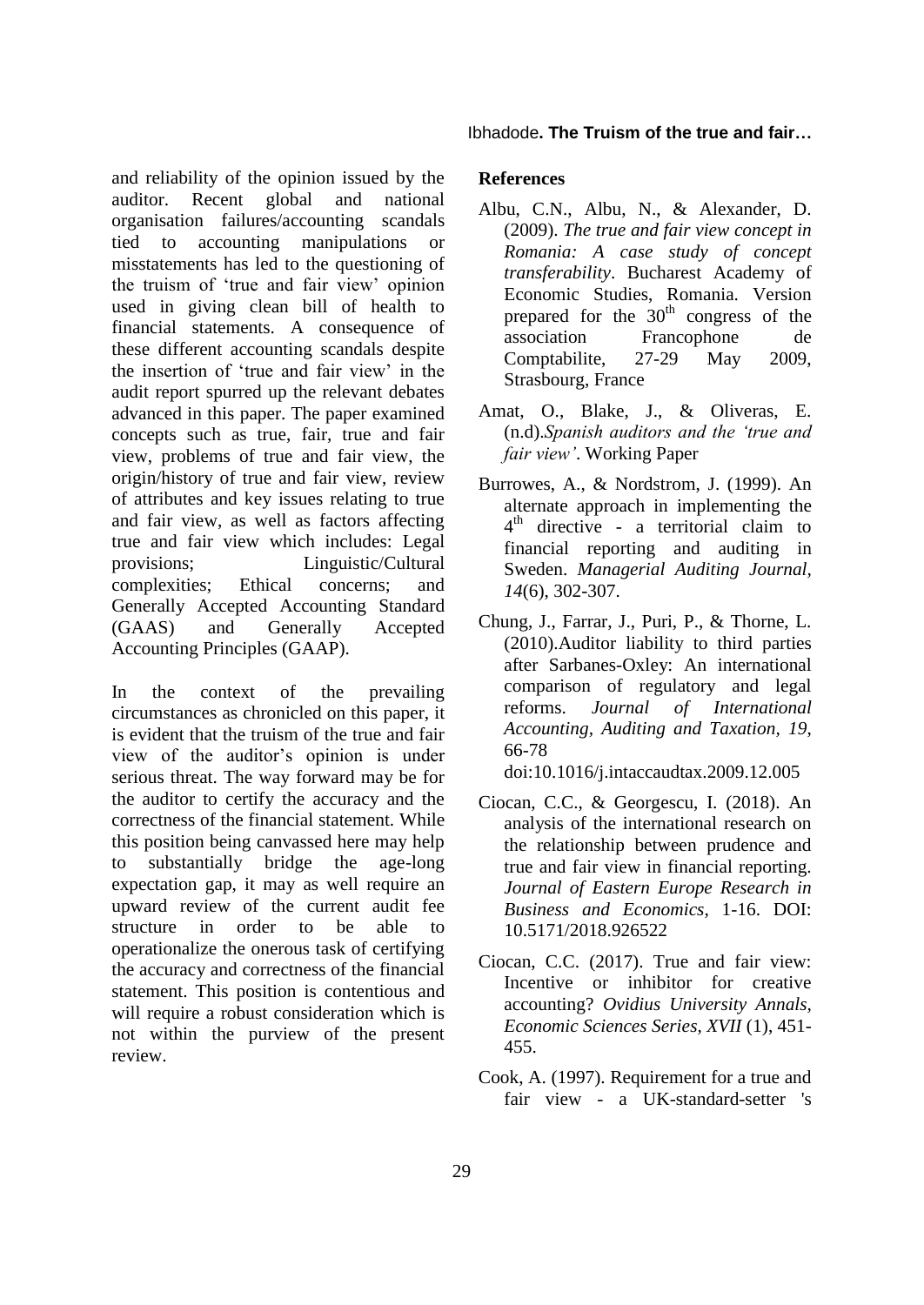#### **Accounting & Taxation Review,** Vol. 4, No. 4, December 2020

perspective. *The European Accounting Review*, *6*(4), 693-704.

- Financial Reporting Council (June, 2014).*True and fair*. Accounting and Reporting
- Gormley, S.P., Porcano, T.M., & Staton, W. (2003). Auditor liability: A review of recent cases involving generally accepted accounting principles and generally accepted auditing standards. *Research in Accounting Regulation, 16*, 61-85
- Hamilton, G., & Hogartaigh, C.O. (2009). The third policeman: "The true and fair view", language and the habitus of accounting. *Critical Perspectives on Accounting, 20*, 910-920. doi:10.1016/j.cpa.2009.02.003
- Haider, S.A. (2001). Truth about financial statements. Available at: www.dawn.com/2001/05/21/ebr9.htm
- Higson, A., & Blake, J. (1993). The true and fair view concept – a formula for international disharmony: Some empirical evidence. *International Journal of Accounting, 28* (2), 104-115.
- Hopwood, A.G. (1990). Ambiguity, knowledge and territorial claims: Some observations on the doctrine of substance over form: A review essay. *British Accounting Review*, *22*, 79-87.
- Hulle, K.V. (1997). The true and fair view override in the European accounting directives. *The European Accounting Review*, *6*(4), 711-720.
- Jayalakshmy, R., Seetharaman, A., & Khong, T.W. (2005). The changing role of the auditors. *Managerial Auditing Journal,* 20(3), 249 271.http://dx.doi.org/10.1108/02686900 510585591
- Kilgore, A., Leahy, S., & Mitchell, G. (1999). *The true and fair view concept: Evidence from Australia.* University of Western Sydney, Nepean
- Lee, G.A. (1981). *Modern financial accounting,* Nelson, Walton on Thames, Surrey.
- Lee, T.A. (1982). The will-o'-the-wisp of 'true and fair'. *The Accountant, 187* (5601), 16-18.
- Moldovan, R.L., Achim, S.A., & Botaavram, C. (2010). Fighting the enemy of fair view principle-getting to know creative accounting. *Stiinte Economice*, Numar special, 51-61
- Nobes, C.W. (1993). The true and fair view requirement: Impact on and of the fourth directive. *Accounting and Business Research, 24*(93), 35-47
- Pacini, C., Hillison, W., & Sinason, D. (2000). Auditor liability to third parties: An international focus. *Managerial Auditing Journal, 15*, 394–406.
- Pacini, C., Martin, M. J., & Hamilton, L. (2000). At the interface of law and accounting: An examination of a trend toward a reduction in the scope of auditor liability to third parties in common law countries. *American Business Law Journal, 37*, 171–235.
- Parker, R H. (1994). Debating the true and fair in Australia. An exercise in deharmonisation. Journal of International Accounting, Auditing and Taxation. Reprinted in R.H. Parker & C .W. Nobes (Eds.), *An international view of true and fair accounting*. London: Routledge
- Passas, N. (2001). False accounts: Why do company statements often offer a true and fair view of virtual reality?